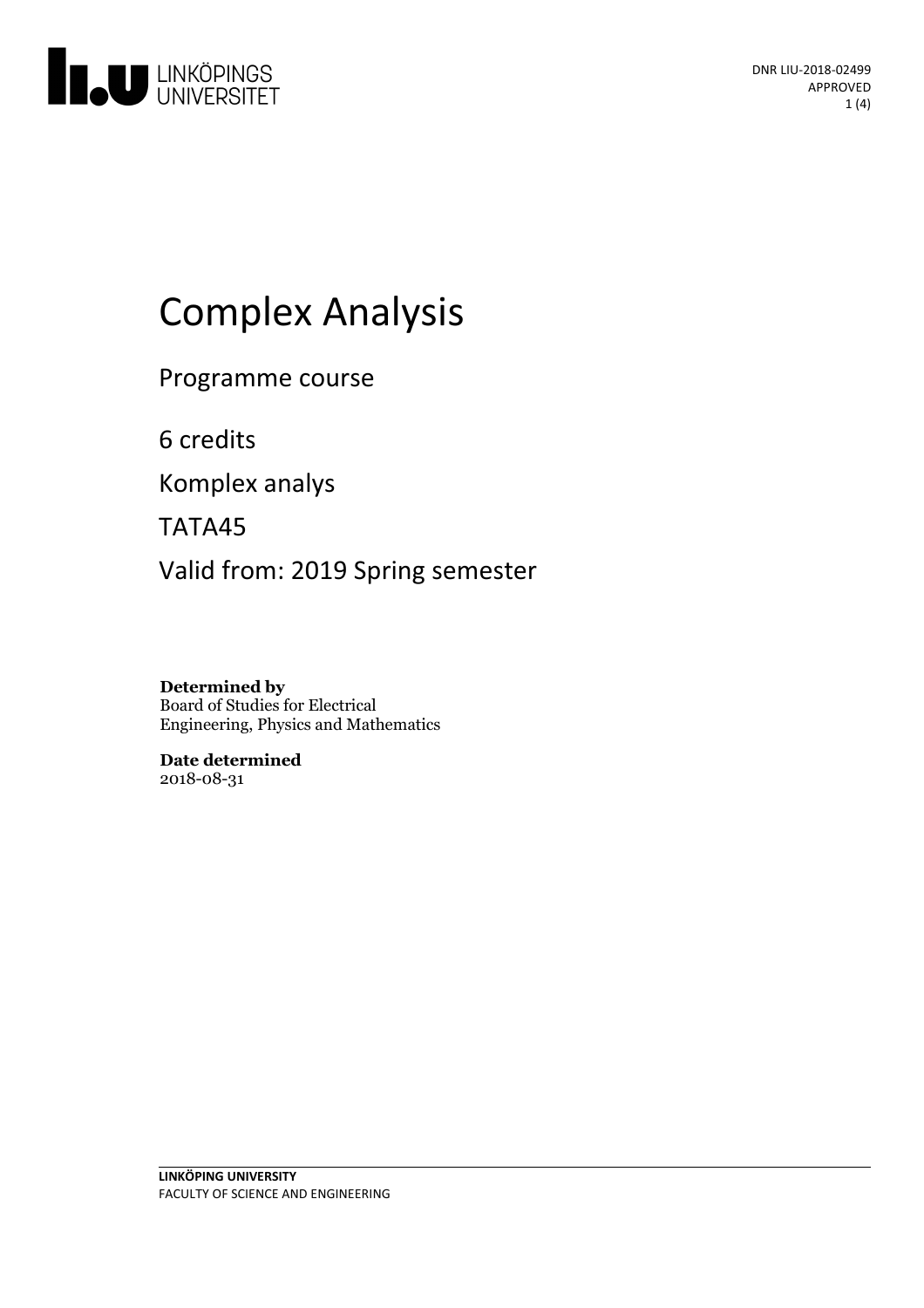### Main field of study

Mathematics, Applied Mathematics

Course level

First cycle

#### Advancement level

 $G<sub>2</sub>X$ 

#### Course offered for

- Master of Science in Applied Physics and Electrical Engineering International
- Master of Science in Applied Physics and Electrical Engineering
- Bachelor's Programme in Mathematics
- Physics and Nanoscience, Bachelor's Programme
- Industrial Engineering and Management International, M Sc in Engineering
- Industrial Engineering and Management, M Sc in Engineering

#### Entry requirements

Note: Admission requirements for non-programme students usually also include admission requirements for the programme and threshold requirements for progression within the programme, or corresponding.

#### Prerequisites

Linear Algebra and Calculus in ona and several variables or equivalent. Vector calculus is recommended but not necessary.

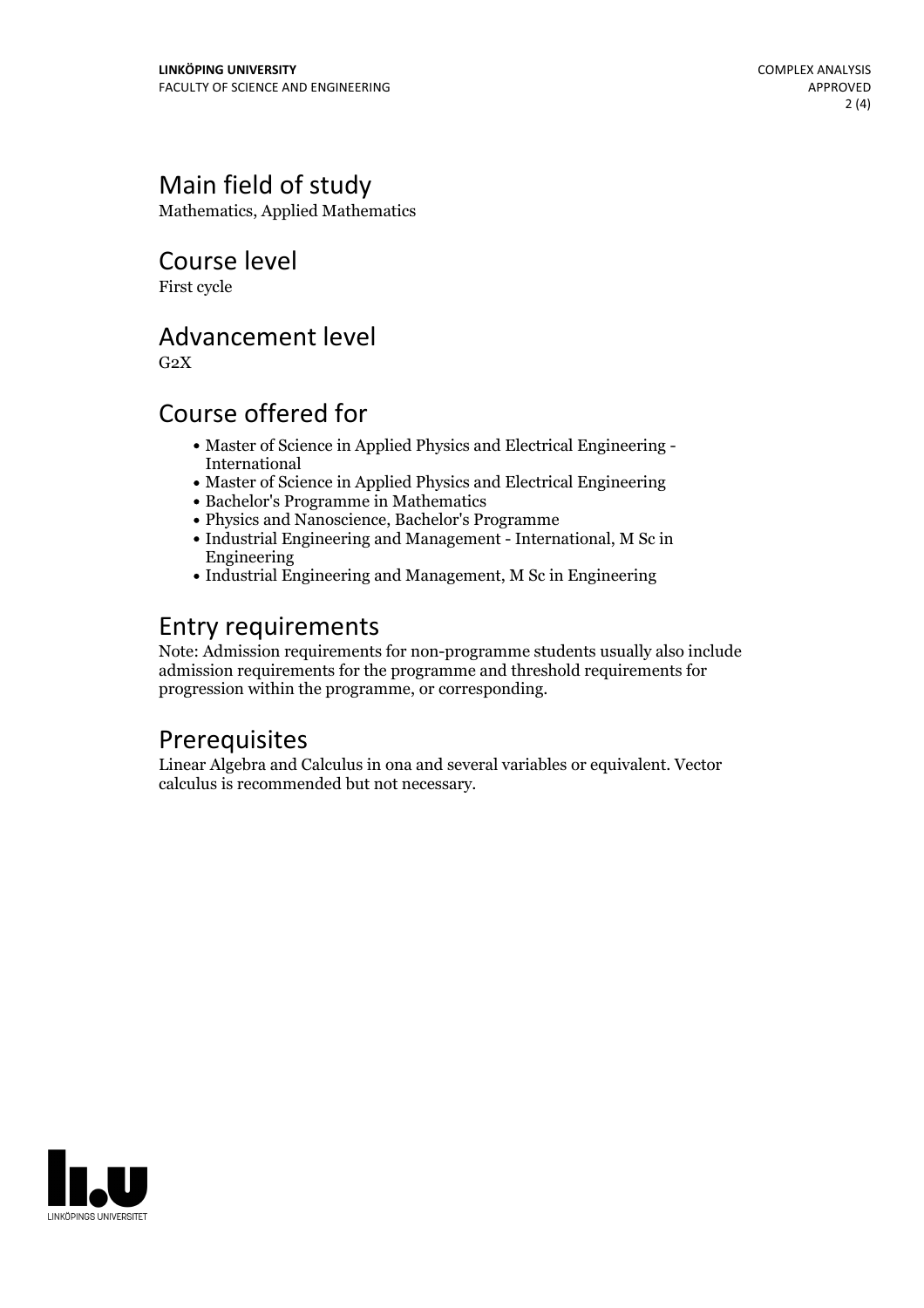## Intended learning outcomes

The course will give basic proficiency in one-variable complex analysis required for subsequent studies. After completing this course, students should

- be able to define and explain basic concepts such as analytic function och harmonic function, and discuss connections between these function classes
- be familiar with the elementary functions and their properties
- be able to classify different types of singular points and discuss their characteristic properties
- be able to formulate and use central results in complex analysis such as the Cauchy-Riemann equations, the Cauchy integral theorem and formula and their applications, the maximum principle,Taylor and Laurent expansions of analytic functions, the residue theorem and itsapplications, the argument principle and how to use it
- know the fundamental properties of linear fractional transformations and how to use them in conformal mapping.

**Course content**<br>Complex numbers. The notion of analytic function. Elementary functions. Complex line integrals. Cauchy's integral theorem and formula. Taylor and Laurent series. Residue calculus. The argument principle. Linear fractional transformations.

#### Teaching and working methods

Lectures and lessons.

#### Examination

TEN<sub>1</sub> Written examination 6 credits U, 3, 4, 5

#### Grades

Four-grade scale, LiU, U, 3, 4, 5

#### Other information

Supplementary courses: Fourier analysis, Complex analysis second course

Department Matematiska institutionen

#### Director of Studies or equivalent

Jesper Thorén